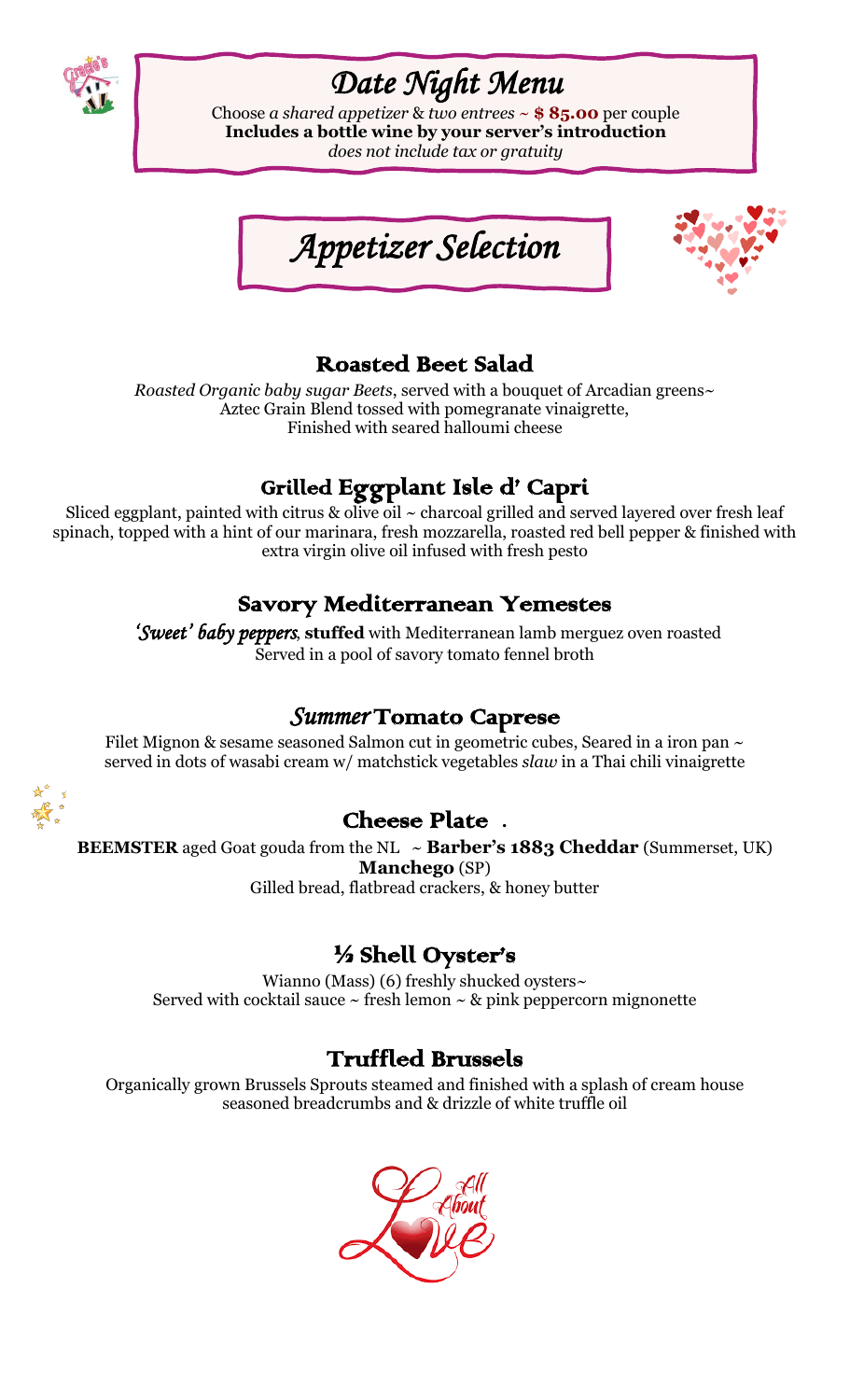



#### Chicken Ascona

Breast of Chicken pan sautéed with diced tomato, thinly shaved Pennsylvania button mushroom & fresh leaf basil Finished with a light stock and a hint of fresh lemon juice. Resting over wilted spinach & cheddar cheese then enwreathed by imported angel hair pasta

## Celebration Vegetarian Style

Freshly grilled veggies marinated in fresh citrus, herbs & roasted garlic - over imported penne tossed in Basil Pesto-served in a pool of tomato-basil marinara-finished topped w/ imported Feta *Order with our zucchini thread, pasta no pasta* for a satisfying gluten free celebration dinner

## *Savory* Linguine Anatra

Slow roasted and shredded breast of duckling tossed in a light pan sauce with hand crushed San Marzano tomato, fresh basil and duck stock reduction with imported linguine Finished with shaved Locatelli pecorino Romano

### Summer Salmon

Wild caught salmon fillet  $\sim$  pan roasted, served with grill roasted fingerlings Drizzled with a light tomato butter sauce with crisp white corn kernels and vegetable

### Antelope Osso Bucco

Organic pastured Antelope ~ braised and slow roasted Served with russet mashed with braising au jus & haricot vert

### Lamb Chops Taverna

Organic Lamb Chops on the bone rib chops (3) perfectly charcoal grilled served with grill roasted fingerlings potatoes & a small Greek village salad with local organic tomato imported feta